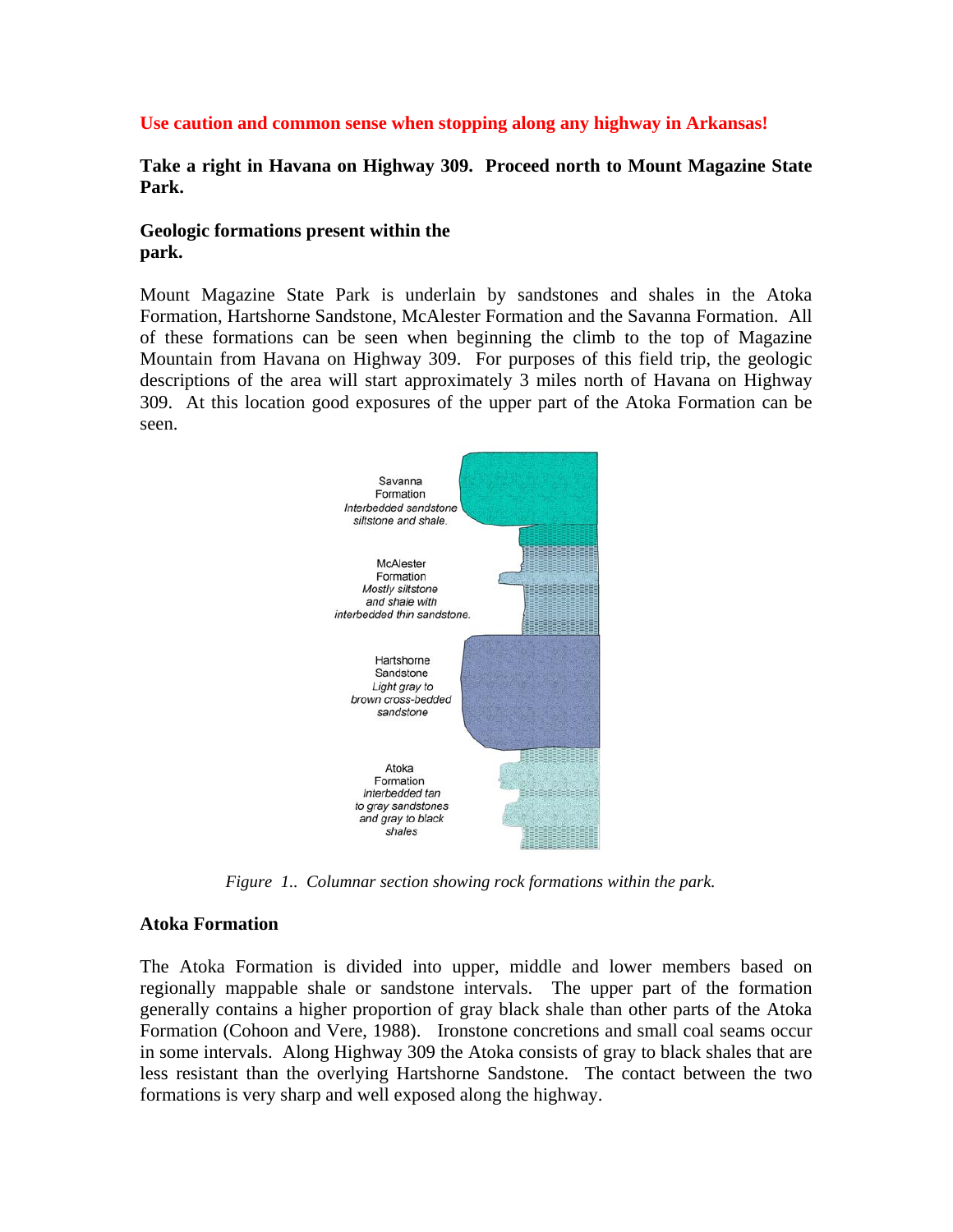

*Figure. 2. Shale in the Atoka Formation along Highway 309.* 

### **Hartshorne Sandstone**

The Hartshorne Sandstone is one of the most persistent sandstone units in Arkansas (Haley, 1961). This unit is a prominent ledge former in the area and consists of gray to brown fine- to medium-grained sandstone. Sometimes an

occasional shale bed is interbedded within the sandstone and in some areas it has a thin coal bed at its base.



*Figure 3. Contact between Hartshorne Sandstone and Atoka Formation along Highway 309.* 



*Figure 4. Hartshorne Sandstone along Highway 309.* 

### **McAlester Formation**

The McAlester Formation consists of mostly a shale sequence that can contain three or more coal beds, in particular the Lower Hartshorne coal bed which is near the base of the formation (Haley, 1961). This unit is mostly covered along Highway 309, but some shale with interbedded thin sandstones is seen approximately 4-5 miles north of Havana.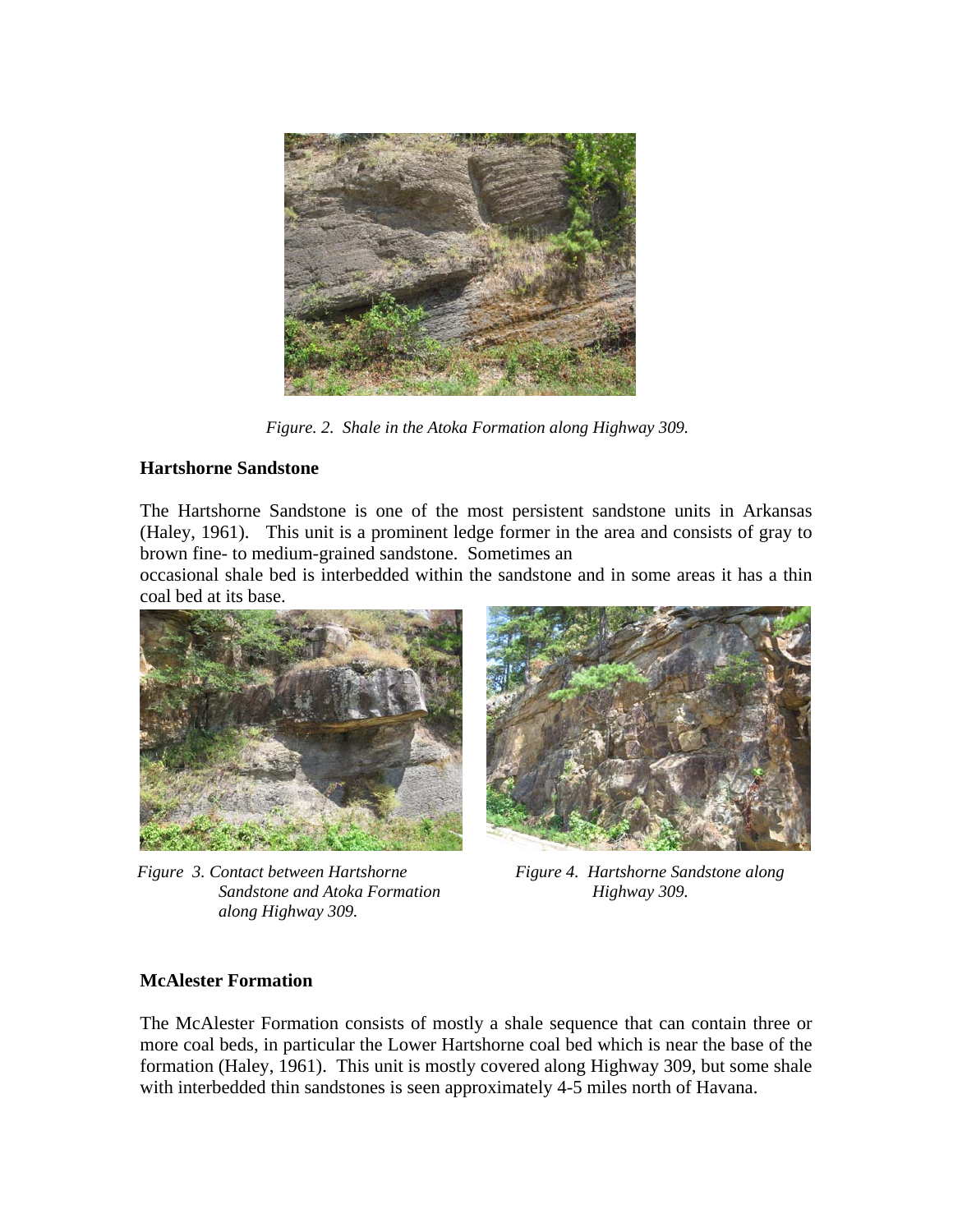

*Figure 5. McAlester Formation along Highway 309.* 

## **Savanna Formation**

The Savanna Formation consists of both shale and sandstone, however the most noted portion of the unit is the sandstone capping the mountain and forming the bluff line that is viewed at the overlooks.

A good exposure of the Savanna Sandstone occurs at the last sharp curve climbing the mountain just before the Petit Jean Valley Overlook on Highway 309.



 *Figure 6. Savanna Formation along Highway 309*.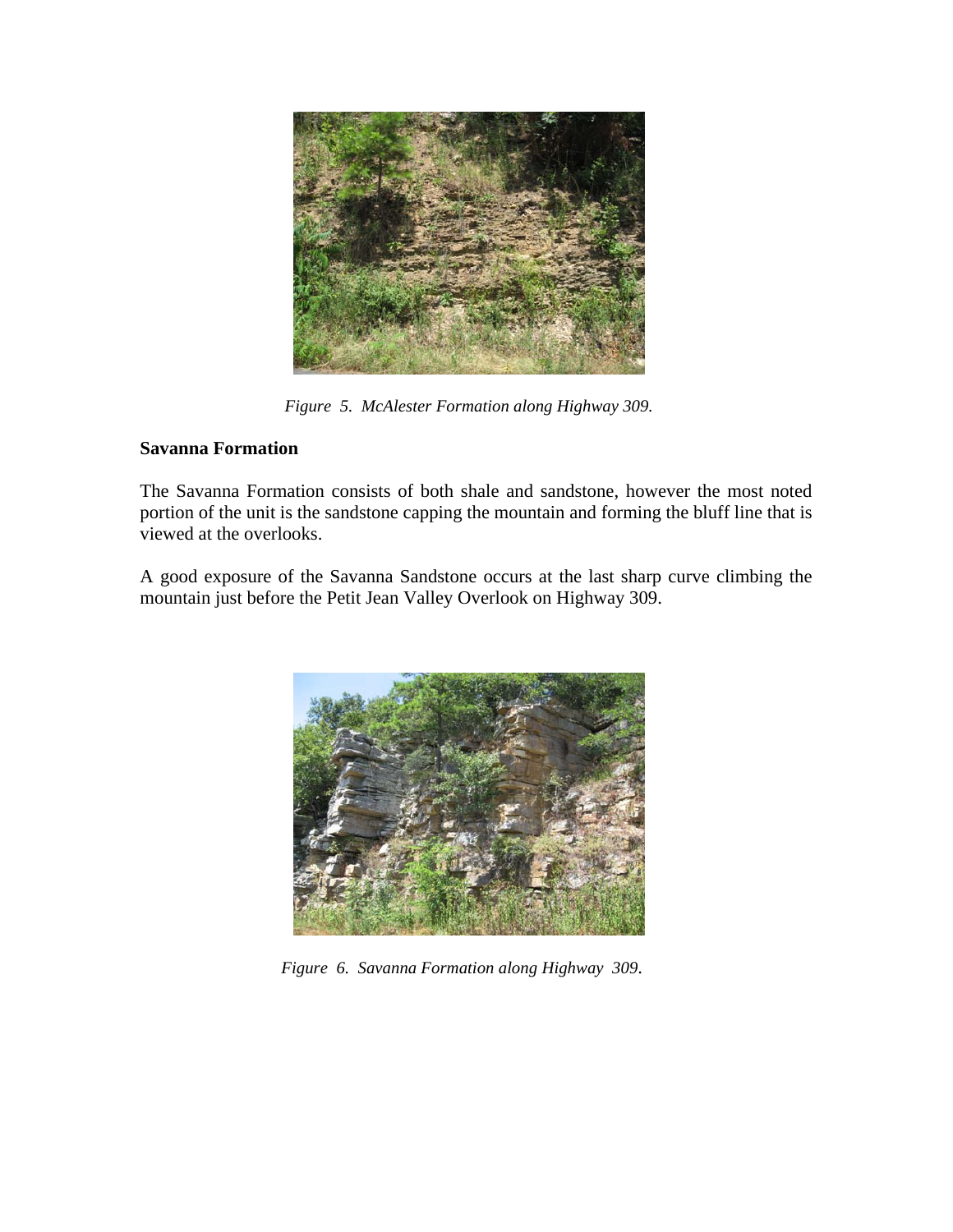### **STOP 2A – Mount Magazine Lodge**

### **Directions: Turn left off of Highway 309 in front of Visitor Center. Follow signs to Lodge at Mount Magazine**

The Lodge at Mount Magazine State Park

This resort mountain lodge uses local stone work throughout the building and in the landscaping on the grounds. Swartz Stone Company in Paris, Arkansas provided a large supply of ornamental stone especially those used for the rockwall in front of the lodge. Some stone also came from a quarry in the Danville area (Don Simonds, Mount Magazine State Park, personal communication). Most likely the rock was quarried from the Hartshorne Sandstone and the Atoka Formation. Notice the decorative stone throughout the interior of the lodge as well. Be sure to take a stroll on the backside of the lodge and see the view of Blue Mountain Lake. The large mountain beyond the lake is Poteau Mountain and the axis of the Poteau Syncline.



 *Figure 7. The Lodge at Mount Magazine State Park.* 



 *Figure 8. Rock wall made of Arkansas stone.* 

### **STOP 2B – Signal Hill – Highest Point in Arkansas**

### Signal Hill

The highest point in Arkansas is located at Mount Magazine State Park, specifically on Signal Hill with an elevation of 2,753 ft. The hike to this point is a short one – only 15- 20 minutes one way and well worth it. There are three different trails to this point. I suggest taking either the one nearest the lodge which is .6 miles or the trail starting at the entrance to Cameron Bluff Campground which is .4 miles. Once you reach the summit, a rock "patio" (highpoint monument) in the shape or Arkansas sits below a sign announcing the highest point. Be sure to sign the guest book!